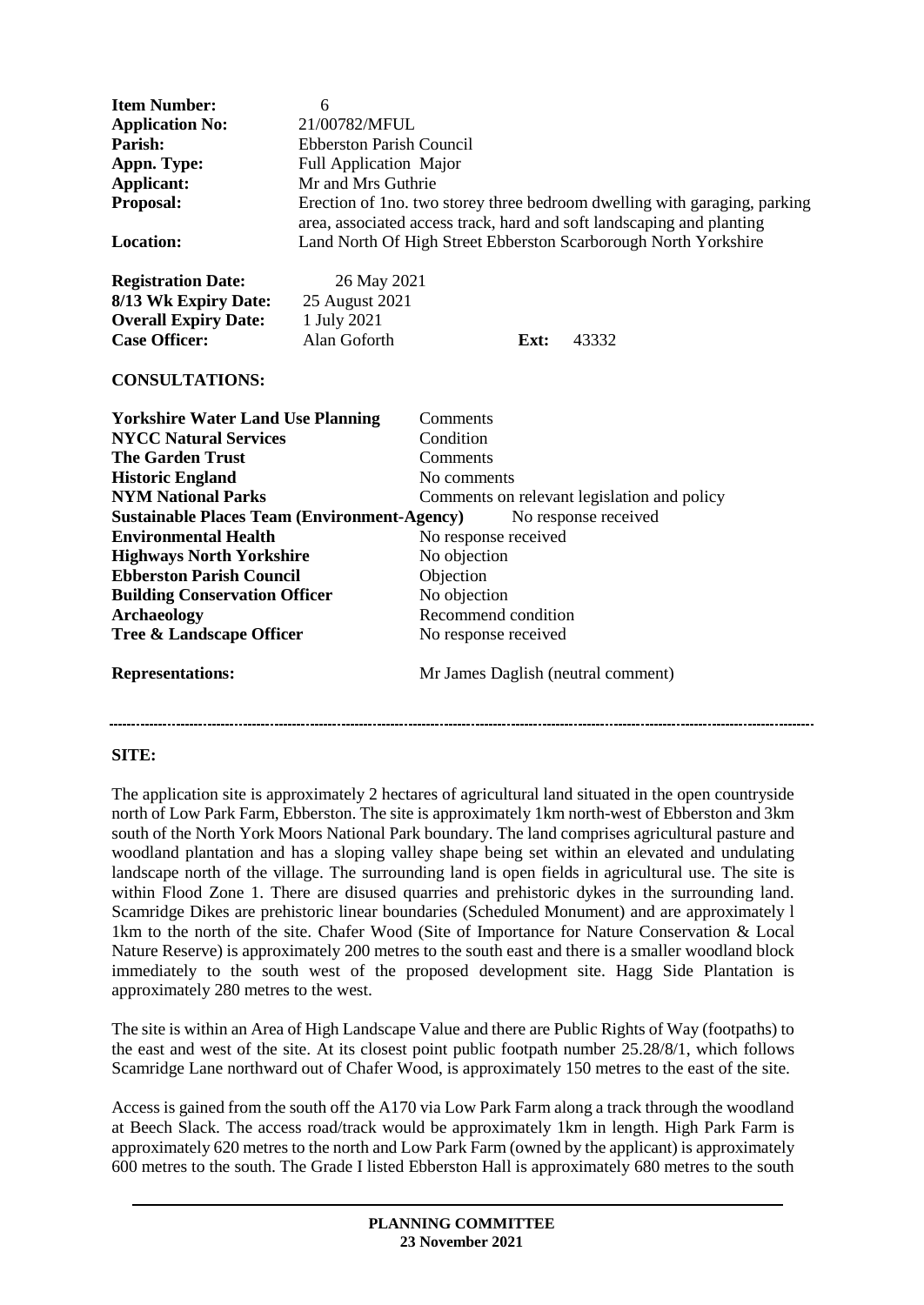west of the site. The access to the proposed development site runs through the Grade II\* Registered Park and Garden associated with the Hall.

# **PROPOSAL:**

Planning permission is sought for the erection of 1no. two storey three bedroom dwelling with garaging, parking area, associated access track, hard and soft landscaping and planting.

It is proposed as a dwelling of exceptional design under 'Paragraph 80' of the National Planning Policy Framework (2021).

The development footprint of the dwelling would measure approximately 23 metres in width by 35 metres in length. At its highest point the roof would be approximately 8.5 metres above the lower ground floor level.

The lower ground floor would comprise a subterranean garage; entrance area; 3no. bedrooms; sitting room; games room; gym; study; WC; utility room and access to the lower terrace. The upper ground floor would comprise an entrance from the guest parking area; living room; dining area; kitchen; WC; and boot room. In addition at this level there would be access to the balcony on the western side of the dwelling and the upper terrace on the eastern side.

Externally the walls of the upper ground floor would be vertical timber cladding and the walls of the lower ground floor would be reclaimed Yorkshire drystone walling. The windows and doors would be slim profile powder coated aluminium frames. There would be a species rich green roof on the southern arm of the lower ground floor. The upper ground floor would have a grey zinc metal standing seam 'butterfly' roof.

The access track (permeable gravel) would take a route along the western side of the application site and along the north boundary before transitioning to form the driveway to the rear of the dwelling in the north east corner of the site leading to the subterranean parking and sunken parking area for guests.

The garden boundary would be delineated by a stone built curved ha-ha along the south western side of the dwelling. The majority of the site to the south of the dwelling beyond the ha-ha would remain as undeveloped grazed paddocks outside of the domestic curtilage. Roof water would drain to a pond feature on the western side of the dwelling which would feed a cattle trough over the ha-ha.

The landscaping within the application site would comprise native species woodland planting, native species hedgerows and species rich grassland. The main feature is the formation of a landscaped dyke adjacent to the access track to the north west of the dwelling. The wider land under the applicant's control would be subject to hedgerow enhancements and woodland management.

The application is accompanied by a Planning Statement; Design and Access Statement; Heritage Assessment; Preliminary Ecological Appraisal, Biodiversity Enhancement Plan; Landscape and Visual Impact Assessment and Landscape Appraisal.

## **POLICIES:**

Under Section 38(6) of the Planning and Compulsory Purchase Act 2004 planning authorities are required to determine each planning application in accordance with the planning policies that comprise the Development Plan unless material considerations indicate otherwise. The Development Plan for the determination of this particular application comprises the following:

• The Ryedale Plan- Local Plan Strategy (2013)

## The Ryedale Plan - Local Plan Strategy (2013)

Local Plan Strategy -Policy SP1 General Location of Development and Settlement Hierarchy Local Plan Strategy - Policy SP2 Delivery and Distribution of New Housing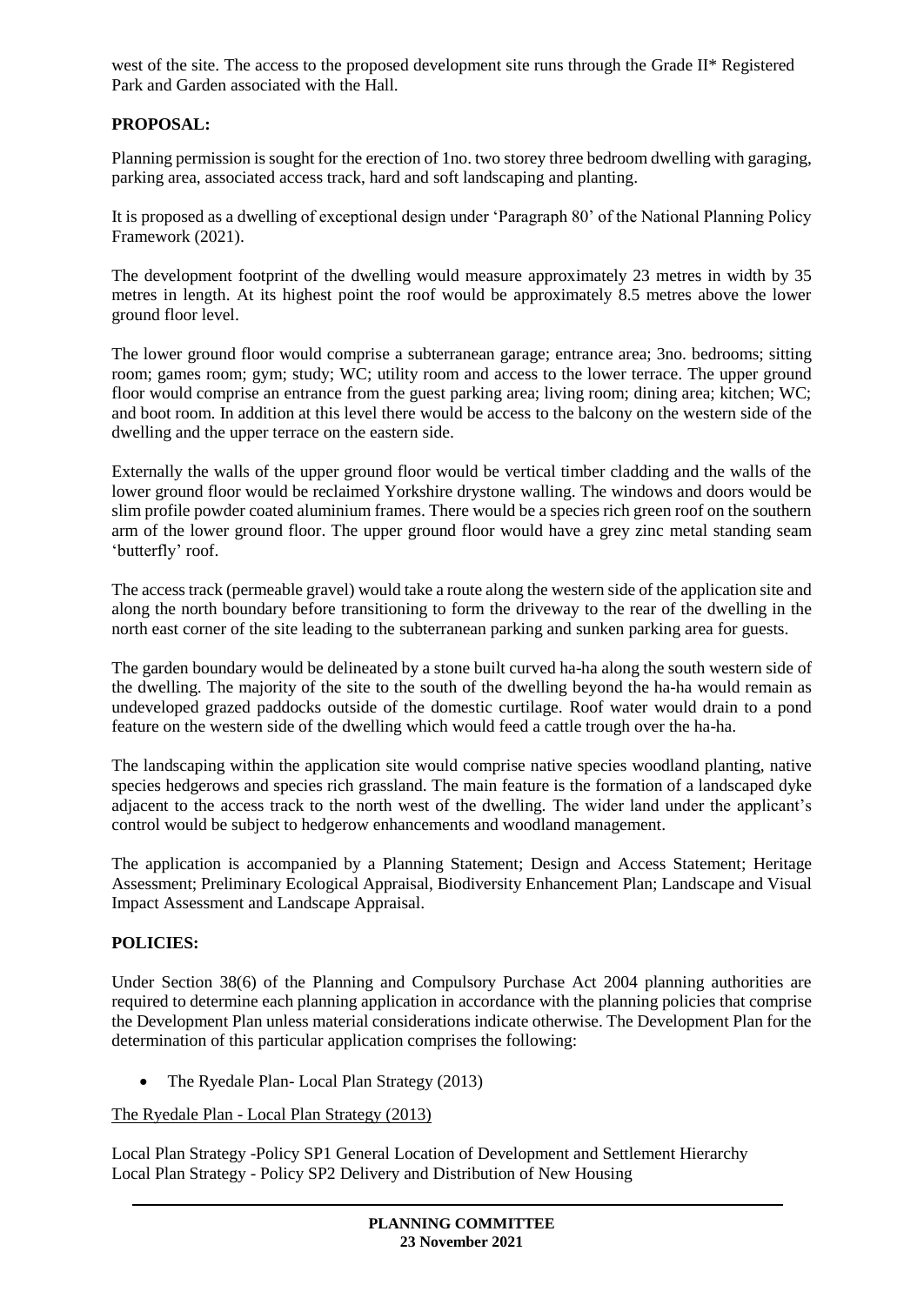Local Plan Strategy - Policy SP4 Type and Mix of New Housing Local Plan Strategy - Policy SP12 Heritage Local Plan Strategy - Policy SP13 Landscapes Local Plan Strategy - Policy SP14 Biodiversity Local Plan Strategy - Policy SP16 Design Local Plan Strategy - Policy SP17 Managing Air Quality, Land and Water Resources Local Plan Strategy - Policy SP18 Renewable and Low Carbon Energy Local Plan Strategy - Policy SP19 Presumption in Favour of Sustainable Development Local Plan Strategy - Policy SP20 Generic Development Management Issues

Material Considerations

National Planning Policy Framework (NPPF) National Planning Practice Guidance (PPG)

## **REPRESENTATIONS:**

The LPA has received one representation from the occupant of The Spinney which raises no objection to the application. The comments made request conditions on access for heavy construction machinery. In response the Case Officer has informed the local resident that the access/route for construction traffic would be the route identified in red on the site location plan.

In addition the Parish Council wish to reject the application for the following reasons: -

- *New build in open countryside no justifiable purpose for a new build i.e. agricultural etc*
- Not a design in keeping with other village properties and visible on the periphery of a national *park*
- *Not wanting to set a precedent for further proposed similar builds*

It is noted that the Parish Council response does not acknowledge that the application is for a country house of exceptional quality made under paragraph 80 of the NPPF.

# **APPRAISAL:**

## Principle of the development

The proposed development site is located within the open countryside approximately 1km from the development limit of Ebberston. Policies SP1 and SP2 sets out the spatial strategy for the District and seek to limit new housing development to specific locations and circumstances, to ensure the sustainability. Policy SP2 of the Local Plan Strategy provides policy support in principle for dwellings in the open countryside in specific circumstances.

The proposal is contrary to Policies SP1 and SP2 on the basis that it does not meet any of the circumstances under which dwellings in the open countryside are supported in principle by the Development Plan. The Development Plan is silent in providing policy support for isolated dwellings which are promoted on the basis of exceptional design quality. This is a factor which weighs against the proposal. However, national policy (NPPF) has provided longstanding policy support for new homes that are promoted in this way and it should be recognised that the Development Plan was prepared at a time when Local Planning Authorities were discouraged from repeating key elements of national policy in Local Plans. This lessens the weight to be attached with the conflict with the Development Plan and clearly indicates that national policy is a significant material consideration in the determination of this application.

The central national policy applicable to the type of development proposed is set out paragraph 80 of the revised National Planning Policy Framework (2021). Paragraph 80 replaces paragraph 79 of the previous Framework. It indicates that the development of 'isolated' homes in the countryside should be avoided unless special circumstances apply. These circumstances include: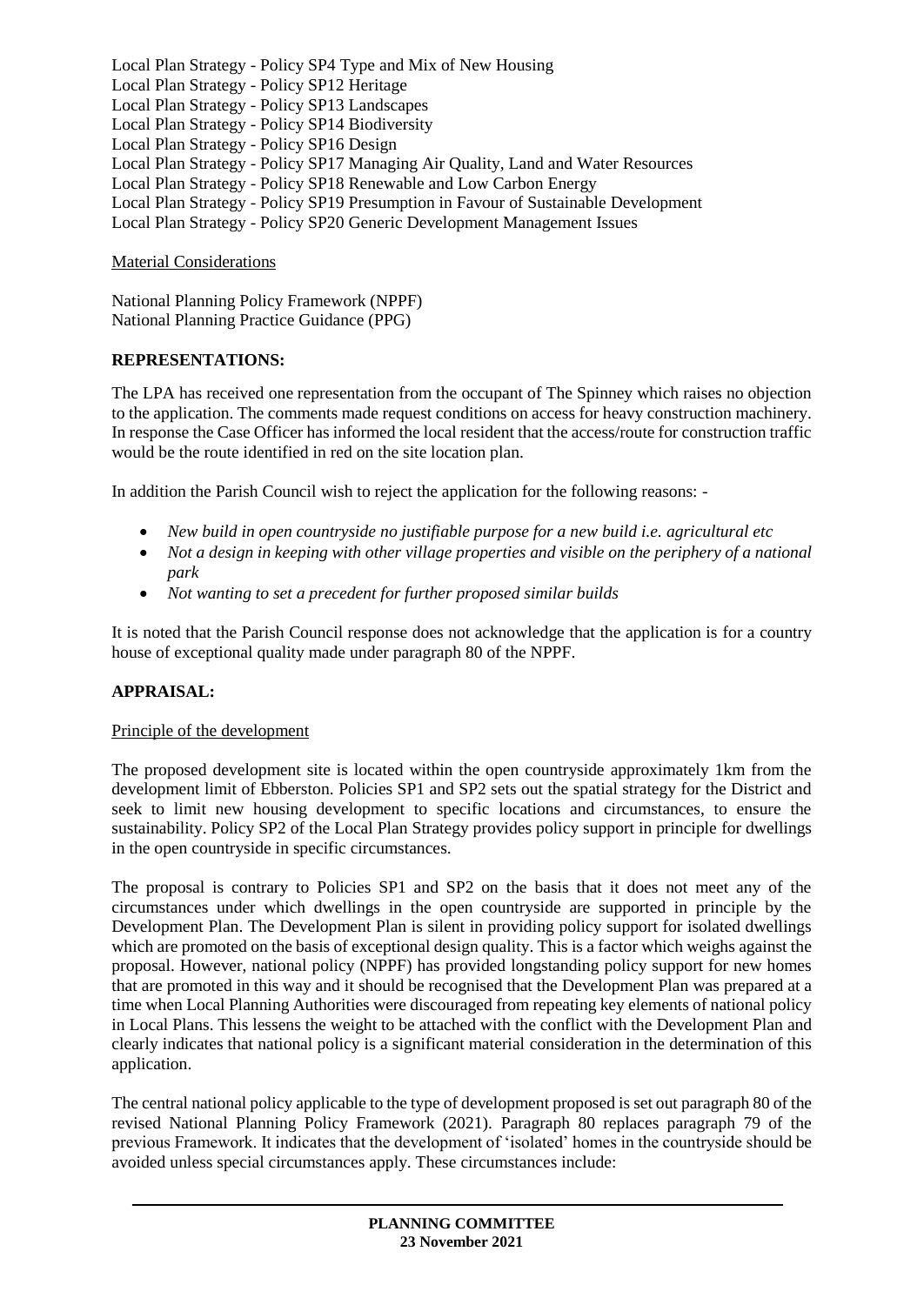*(e) the design is of an exceptional quality in that it:*

*- is truly outstanding, reflecting the highest standards in architecture, and would help to raise standards of design more generally in rural areas, and*

*- would significantly enhance its immediate setting and be sensitive to the defining characteristics of the area.*

The starting point for the consideration of any proposal under paragraph 80 is the extent to which the proposed dwelling would represent an isolated dwelling in the open countryside. The question as to whether the site is considered to be isolated for the purposes of paragraph 80 is a matter of planning judgement.

The proposed development site is located outside of any defined settlement limit in a rural setting where there is an absence of built form. The site is physically separate from the village of Ebberston with a clear sense of remoteness and is considered to be an isolated location for a new dwelling. The proposed development would not fail against this element of paragraph 80. To this end, paragraph 80 of the NPPF is relevant to the determination of the application.

The two limbs of section (e) of paragraph 80 aim to ensure that the design of any proposal is of exceptional quality. Paragraph 80(e) requires that it is truly outstanding and would help to raise the standards of design in rural areas and, that it would significantly enhance its immediate setting and be sensitive to the defining characteristics of the local area (emphasis added).

## Design

The design process has been informed by a series of consultations with the independent design review panel the outcome of which are positive recommendations. The supporting documents and drawings illustrate that the design has evolved as a result of the review panel assessment process.

The design review report concludes with *"Your justification for putting a house in this location and dealing with the site in the manner needed for a paragraph 79* [80] *scheme is now well-argued and presented. The landscape analysis and approach were already strong at the previous review but has matured well and it is particularly heartening to see the concept of dyke and Bridestone now convincingly tying the building into the topography of the wider site".*

The plans show a building which appears part sunk into the upper corner of the bowl shaped field and orientated to face south down the centre of the valley slope.

The dwelling would contain accommodation split across two levels- lower and upper ground floor levels with the lower being part subterranean. The driveway and garage in the northern part of the site would be concealed by the landscaped dyke, topography of the land and the dry stone wall.

The lower ground floor walls are to be of local stone laid to give a dry stone wall effect with the upper walls in vertical timber cladding. The southern arm of the lower ground floor would have a green roof which would allow it to seamlessly blend into the landform on the eastern side of the site.

The buildings would be oriented in a direction to complement the sloping terrain of the valley. The south-west corner of the upper floor would open up under a cantilever oversail roof with glazed openings allowing access to a balcony/terrace which would provide impressive views across the Vale of Pickering towards the Wolds.

The building would be recessed into the bowl shaped field edge with the naturalistic appearance of the lower/subterranean level allowing the building to sit sensitively and comfortably within its rural setting. It is the upper floor of the building with the projecting 'butterfly' roof form which gives rise to a striking presence. The straight lines of the upper floor and the unique asymmetrical winged roof shape with its angled cantilever projection contrast with the undulating landform and curved drystone walls at the lower level.

Whilst the inner, lower ground floor side of the dwelling is part subterranean and as a result hidden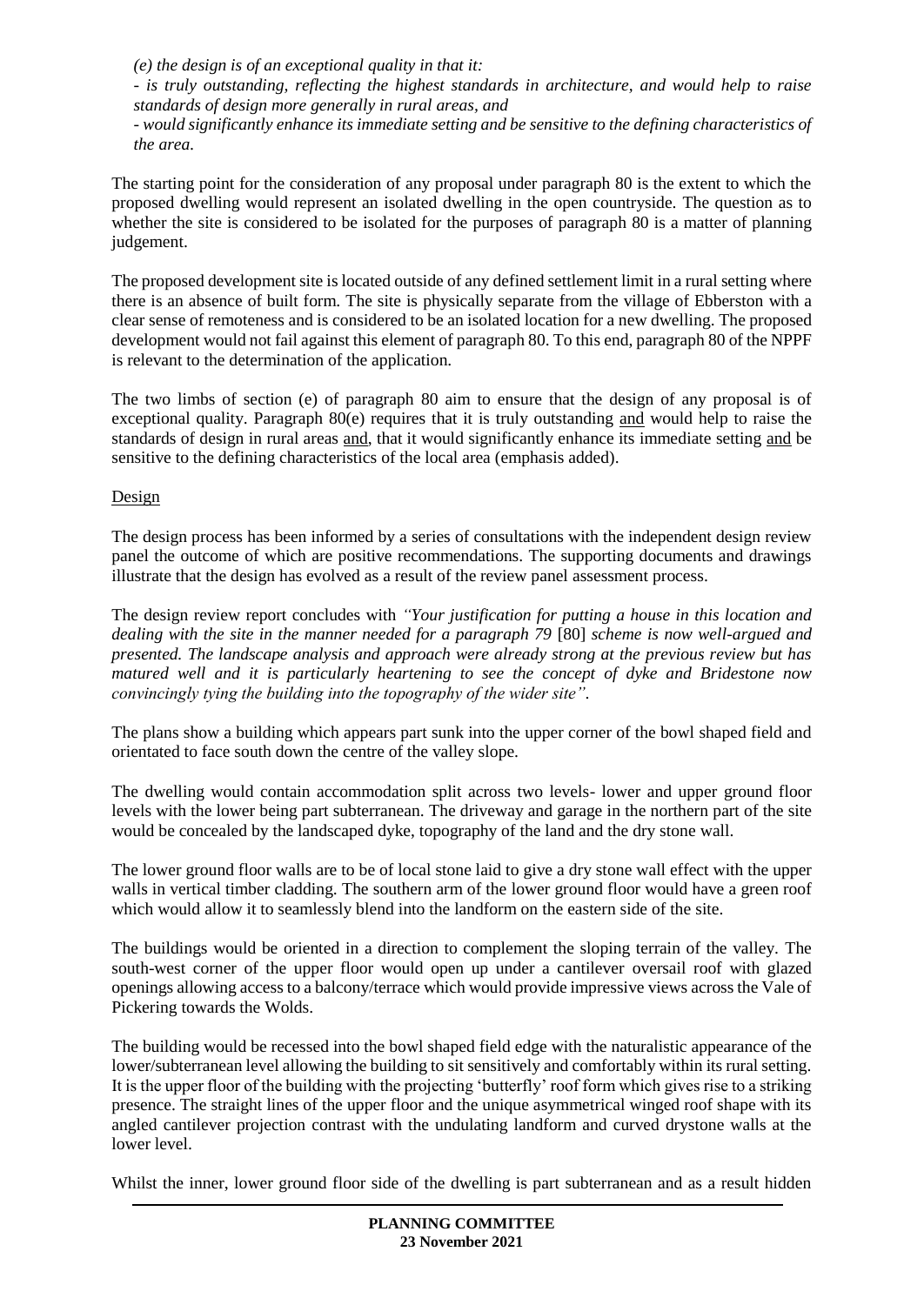within the topography of the land there would be glimpse views of the eastern elevation of the upper floor and unique roof form of the dwelling available over relatively short distances from the public footpath to the east. It is considered that an important element of a paragraph 80 dwelling is that it can be seen and contemplated and not entirely hidden or screened by man-made features and interventions or excessive planting. In this case the proposed development would invoke a sensory interest that can be appreciated by members of the public passing through the countryside.

As part of the second Design Review Panel the Panel stated that *"The design response is much bolder than before and demonstrates a better understanding of place and is a more intuitive design response. The proposal reads as an object at the head of the valley, there to be seen, and making a contribution to the landscape".* The design development guided by the Design Review Panel process has resulted in an eye-catching building which has the potential to become a local landmark and reflects the highest standards in architecture. Furthermore it is also considered that a building of this architectural quality can be inspiring and would help to raise standards of design in the area.

The design also seeks to reduce the environmental impact of the development through the use of a green roof, rainwater harvesting and locally sourced and site-won materials which is clearly beneficial and the sustainable credentials are integral to the overall scheme.

Taking the views of the independent Design Review Panel into account and the information supporting the proposal, it is considered that the proposed dwelling can be considered to be truly outstanding reflecting the highest standards of architecture that would help to raise standards of design in the area. In this respect, the proposal is considered to meet part of the first test/criteria of paragraph 80(e) of the NPPF and this weighs in favour of the scheme.

## Landscape and visual impact

The site is within the setting of the North York Moors National Park. Section 62 of the Environment Act 1995 makes it a duty for all relevant authorities to have regard to National Park purposes when coming to decisions or carrying out their activities in or affecting land in these areas. National planning policy (paragraph 176 of the NPPF) states that *"Great weight should be given to conserving and enhancing landscape and scenic beauty in National Parks, the Broads and Areas of Outstanding Natural Beauty which have the highest status of protection in relation to these issues. The conservation and enhancement of wildlife and cultural heritage are also important considerations in these areas, and should be given great weight in National Parks and the Broads. The scale and extent of development within all these designated areas should be limited, while development within their setting should be sensitively located and designed to avoid or minimise adverse impacts on the designated areas".*

The site is 3km from the North York Moors National Park and the topography of the land screens the site from the nationally protected landscape. The introduction of a new dwelling in this open countryside location would alter the character and appearance of the landscape but no concerns have been raised by the NYMNPA and there would be no direct impacts on the protected landscape. It is also considered that the development benefits from the existing landform and is sensitively located and designed and would not materially harm the setting of the National Park. Furthermore, the site experiences no intervisibility with any existing residential receptors or nearby settlements.

The site, which is within an Area of High Landscape Value, is fairly typical of the surrounding 'fringe of the moors' landscape character in this part of Ryedale. The site is not degraded or in need of reclamation. There would be no removal of any vegetated boundaries and the site benefits from the existing level of containment provided by the topography of the land and nearby woodland.

It is noted that the development will incorporate landscape and ecological enhancements with associated long term management which is welcomed. In addition the building itself would be a piece of architecture which augments the immediate setting. The landscaping proposals are widen ranging but not excessive or out of keeping with the local landscape character.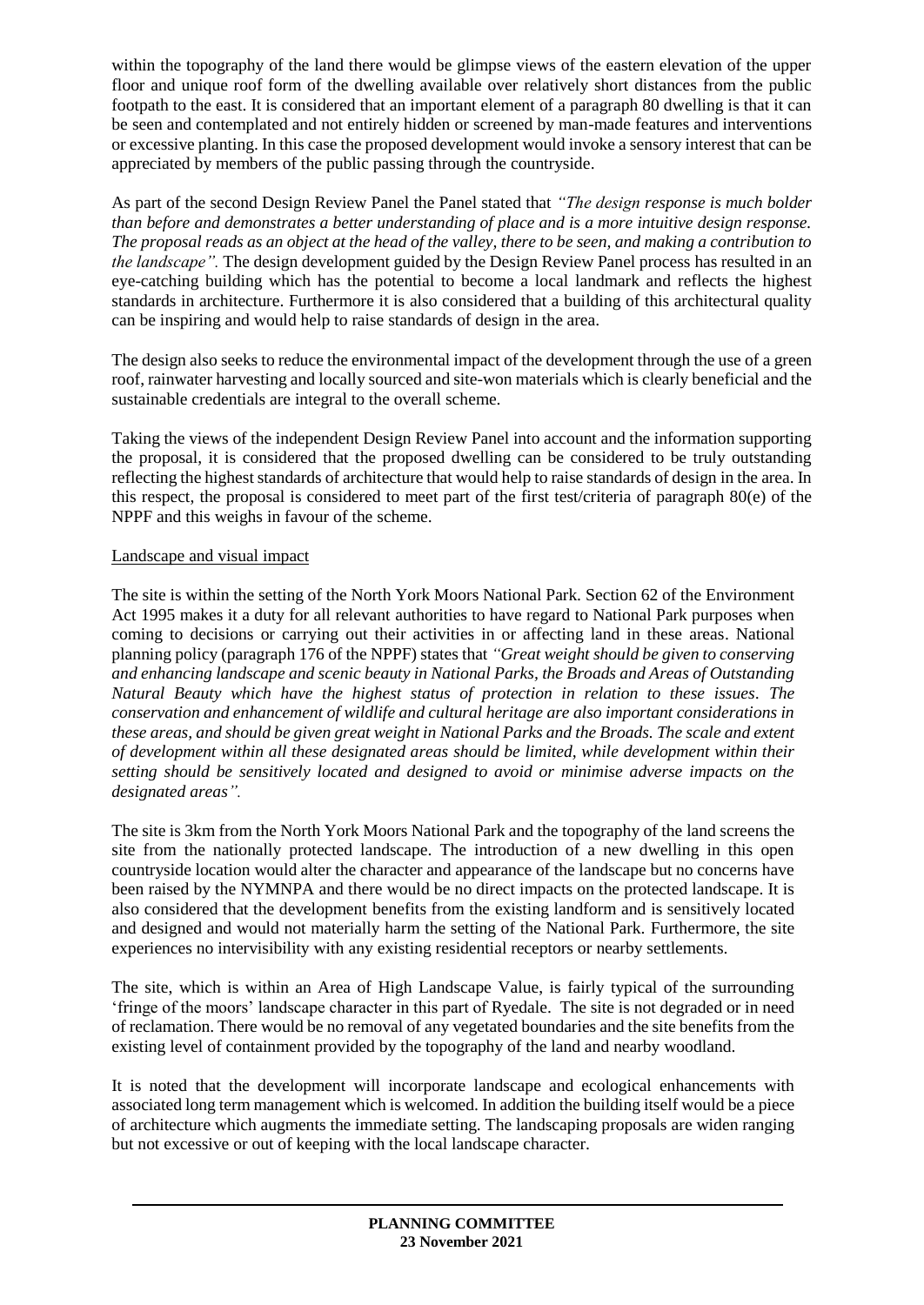The extent of domestic curtilage and boundary treatments are crucial to ensure landscape character is not eroded by excessive enclosure or domestic paraphernalia. The proposed site layout and external areas clearly recognise the importance of the space around the new building with the domestic curtilage being relatively tight to the building and the majority of the site remaining as grazing paddock. In addition the principal vehicle parking areas are subterranean to reduce the landscape and visual impacts of parked cars to the upper areas of the site.

The landscaping masterplan would not depart from the existing patterns of natural features and takes account of field boundaries, woodland blocks and the topography of the land. There would be new hedgerow planting and also the gapping up of fragmented hedgerows and the native tree planting reflects the character of the landscape. The hedgerow planting seeks to reinforce historic boundaries. Existing post and wire fencing would be removed and replaced with new hedgerows and dry stone walls would be reinstated.

The landscape design goes beyond mitigation and is a fundamental aspect of the whole scheme. The habitat and landscape improvements within both the application site and wider land under the applicants control will be secured by condition. As a result of the landscaping additional wildlife corridors would be created and species diversity within the site is increased.

The LVIA concludes that impacts on the Fringe of the Moors Area of High Landscape Value are considered minimal and, in time, existing landscape and visual amenity will be improved and the new dwelling will contribute positively to the local and regional importance of the wider landscape setting.

The immediate setting of the site is distinctly rural and classed as an Area of High Landscape Value. To comply with paragraph 80 a proposal must 'significantly enhance its immediate setting'. National policy does not prescribe how this is achieved or measured. It is considered that it can be achieved in a number of ways, including through landscaping and biodiversity improvements but also through the introduction of a contemporary house of exceptional design quality.

The architectural concept has derived from the position of the site. Scamridge dykes are prehistoric linear boundary features located to the north of the site and these features provide a key influence in the design for the site. The design and particularly the landforms, textures and appearance of the construction materials take account of the characteristics and history of the local area and makes sensitive reference to the surroundings and the environment particularly in regard to the form and materiality of nearby Scamridge Dykes and Bridestone formations.

The proposed dwelling is considered to be thought provoking and unique in that it clearly references the physical properties of the historic landscape which forms its setting. As alluded to in the Design Review Panel statement earlier in this report the project is derived from the local dyke and Bridestones features which help bind the building with the topography of the wider site. In this regard the development project can be considered to be sensitive to the defining characteristics of the local area.

Importantly it is the proposed dwelling itself which reflects an architectural quality to be expected from a paragraph 80 house. The building, which is a product of local geological and historical influences, would be rooted within the landscape. The unique form of the building; the use of materials; and the subtle connection with the topography of the landscape contribute to the buildings aesthetic appeal and is considered to visually enhance its immediate setting.

In general terms it is considered that the development site will contribute positively to the character of the AHLV in compliance with the NPPF and Local Policy SP13. Local Policies SP16 and SP20 set design criteria for new development but are not as stringent in their requirements as the specific criteria included in paragraph 80(e). It is considered that the siting, scale and design of the development and associated landscaping would comply with the requirements of those local policies. In light of the above assessment it is considered that the design of the proposed dwelling is of exceptional quality and meets the tests for a paragraph 80 house in the countryside.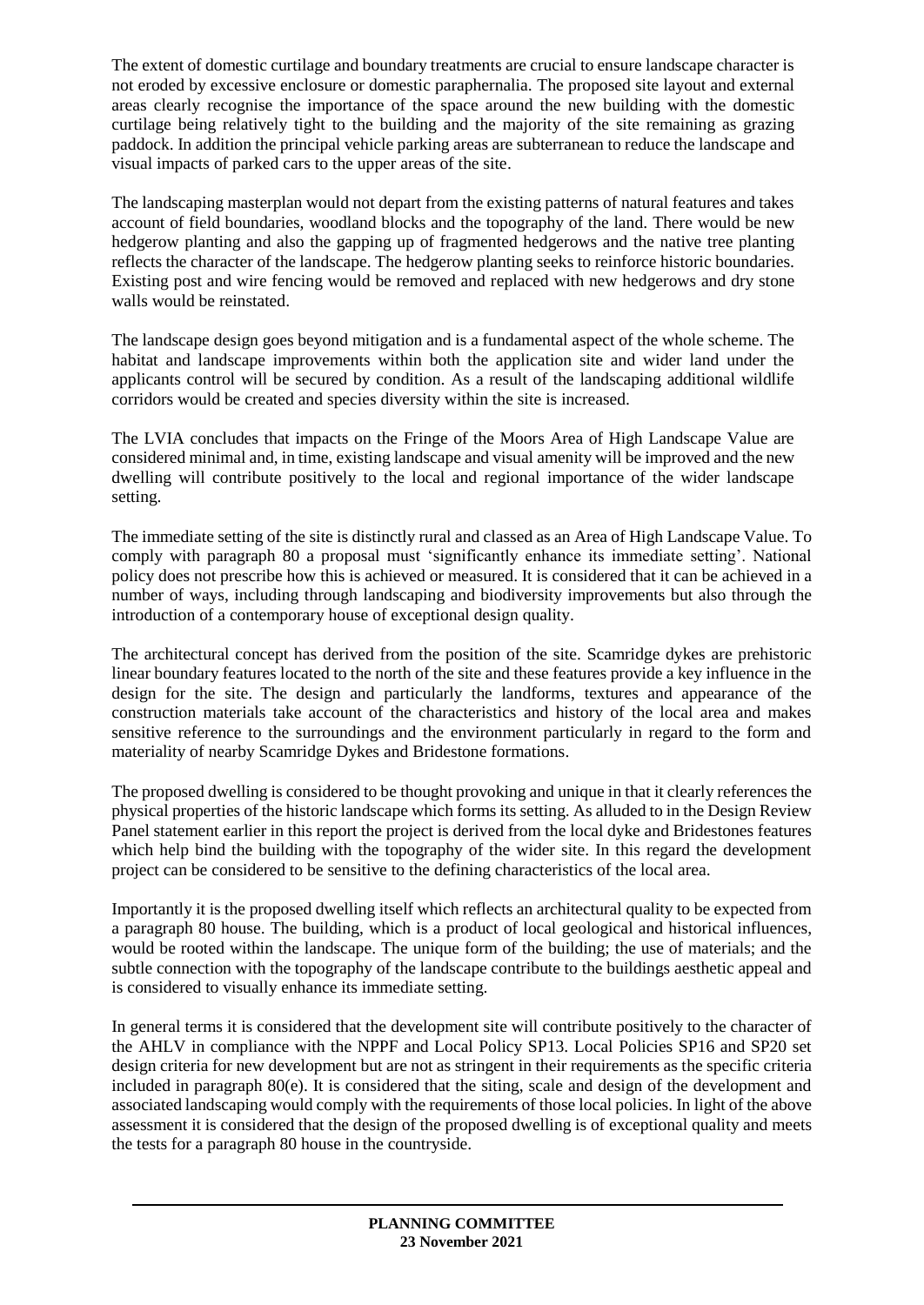## Biodiversity

Chafer Wood to the east of the site is a Site of Importance for Nature Conservation (SINC) as well as a local nature reserve. The County Ecologist has considered the Ecological Appraisal and agrees that the location and scale of the dwelling will not have a negative effect on these features.

The County Ecologist is satisfied with the Landscape Masterplan and the Biodiversity Enhancement Plan. The proposed enhancements (biodiversity net gain) comprise deciduous woodland planting; grazed paddocks; species rich grassland; proposed hedgerow planting; existing hedgerow enhancement; woodland corridor management; plantation management; drystone wall reinstatement and gorse management.

The County Ecologist has no objections subject to a condition to secure the detailed ecological enhancement and management to achieve biodiversity net gain.

#### Heritage

The application site does not contain any heritage assets, the nearest being a cluster of listed assets associated with Ebberston Hall. The Hall is a Grade I Listed Building which is approximately 700 metres to the south west of the southern landscaped boundary of the site. The site lies to the north of the Registered Park and Garden.

Due to the local topography there would be no intervisibility between the application site and Ebberston Hall. The Heritage Assessment advises that the setting of the Registered Park will not be compromised.

The Yorkshire Gardens Trust have assessed the impact and have concluded that the impact of the proposal will result in less than substantial harm to the significance of the Registered Historic Park and Garden. The Building Conservation Officer concurs with the conclusions of the submitted Heritage Assessment and has no objection to the application. It is considered that the proposed development would not result in harm to the designated heritage assets or their setting and complies with the requirements of Policy SP12 and the NPPF.

#### Archaeology

The site is within an area of archaeological interest and potential, particularly for the later Neolithic and Bronze Age periods. The site is in close proximity to the former Mickle Howe burial mound and also the Scamridge Dyke system which is a Scheduled Monument.

The County Archaeologist recommends a conditioned approach to archaeological monitoring given the general sensitivity of the landscape for prehistoric to Anglo-Saxon period archaeology. The standard condition is to be imposed to secure archaeological monitoring during the development in order that an appropriate record is made of any significant deposits.

## Highways

The proposed development would be accessed from a single track unadopted section of carriageway which leads to a relatively small number of properties. The highways officer has confirmed that the existing access on to adopted highway (A170) is considered adequate in terms of size and visibility, to withstand the nominal increase in vehicular trip generation, as a result there are no Local Highway Authority objections. It is considered prudent to include a condition requiring the prior approval of a construction phase management plan to control the impact of activity including the movement of any heavy vehicles in the interests of highway safety and general amenity.

#### Impact on local amenity

The application site is isolated from any other residential properties in the locality. It is considered that the new dwelling/residential use is compatible with the existing land use and it is not anticipated that the proposed development would give rise to any unacceptable visual impact or any pollution or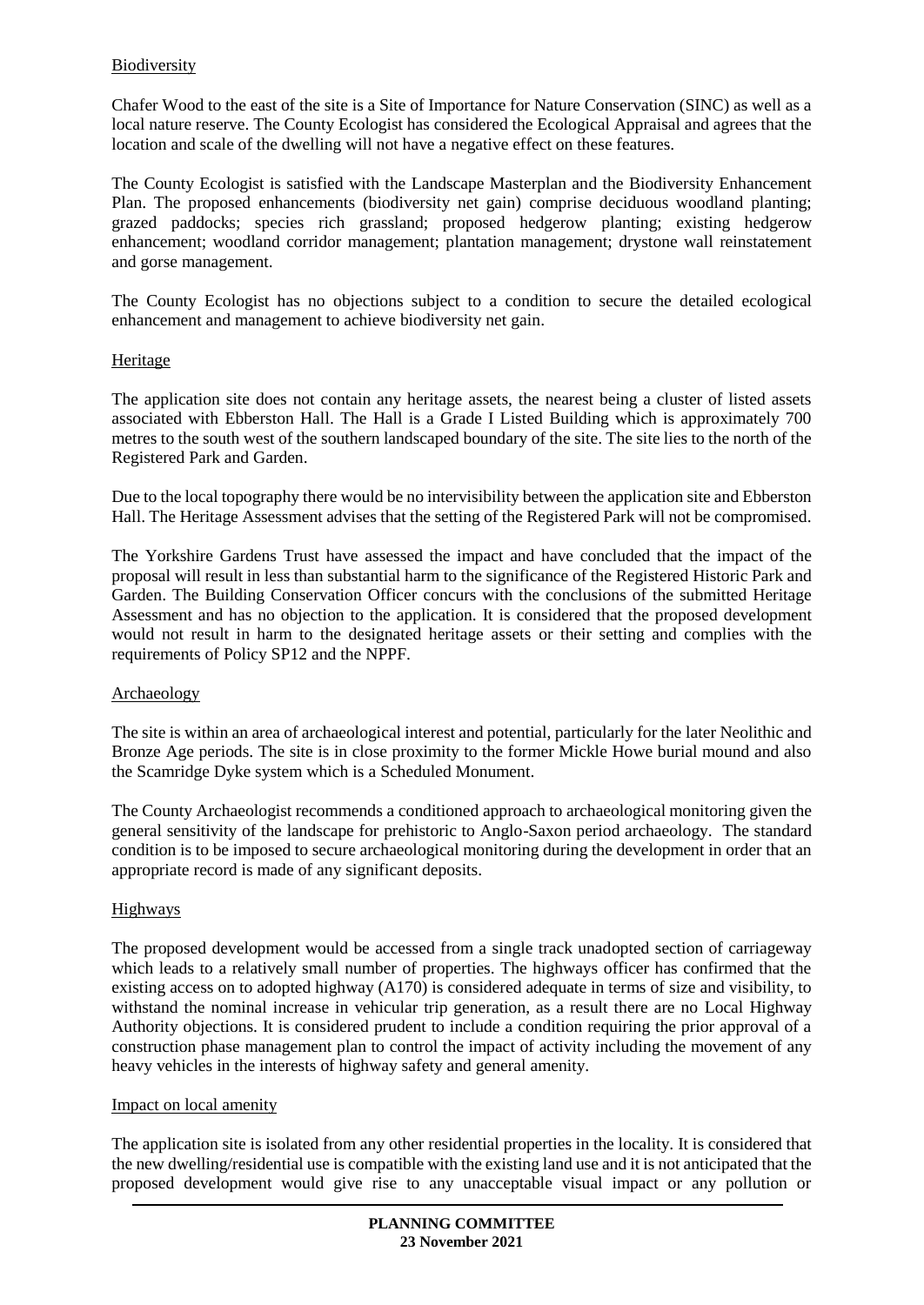disturbance and as a result there would not be an adverse impact upon local amenity in compliance with Policy SP20. A condition shall be imposed to control the external lighting scheme associated with the dwelling.

## Conclusion

The starting point for the consideration of any proposal is the adopted Development Plan. In this case Policies SP1 and SP2 sets out the spatial strategy for the District and seek to limit new housing development to specific locations and circumstances, to ensure the sustainability.

Whilst Policies SP1 and SP2 do not make explicit provision for dwellings of exceptional design quality in the open countryside, the policies of the Development Plan do not explicitly resist such proposals for in the countryside.

The legal basis for the determination of planning applications is that decisions are made in accordance with the Development Plan unless material considerations indicate otherwise.

In the view of Officers paragraph 80(e) of the NPPF is a material consideration of greater weight in establishing whether the proposal is acceptable in principle. The application needs to be determined against the tests in paragraph 80(e) and against the wider policies of the development plan that are relevant to all of the wider issues raised by the application.

The development site is a linear valley slope within the fringe of the Moors upland landscape with expansive views to the south. The proposed building is considered to be both sensitive to the existing landform and striking in appearance. The design is responsive to the contours of the land with the lower ground floor being part subterranean and as a result appearing rooted in the valley side. The building is derived from local geological and historical influences (dyke and Bridestones features), which connect the building with the evolving rural landscape. In this regard the development project can be considered to be sensitive to the defining characteristics of the local area. In addition to the building being considered an impressive piece of architecture in its own right the landscape and ecological enhancements are comprehensive and fundamental to the scheme and are welcomed in contributing towards enhancing the immediate setting of the site.

The truly outstanding design of the dwelling in terms of siting, form, scale and materiality is of the standard required by paragraph  $80(e)$ . The design approach which has evolved through the design review panel process is considered to reflect the highest standards in architecture and there is an intent to express the architecture of the building visually, and openly, in the landscape and in this regard the development would help to raise standards of design more generally in rural areas.

The applicant's design team have developed a solution to the challenges set by this site and its sensitivities taking account of the comments of the design review panel. Considerable weight is afforded to the views of the design review panel. The outcome is a development that would significantly enhance its immediate setting, and be sensitive to the defining characteristics of the local area to meet the relevant tests set out in national policy.

It is considered that the design of the proposed development represents exceptional quality within the definition of paragraph 80(e) and the proposal is a truly outstanding design that reflects the highest standards of architecture and in doing so the proposed building and wider landscaping enhancement proposals, significantly enhance its immediate setting.

In these circumstances, it is considered that the exceptional quality of design and compliance with paragraph 80(e) of the NPPF outweighs the disbenefits of departing from the Development Plan policies in relation to the local of new housing development. The proposed development is acceptable and would not conflict with the aims of local Policies SP12, SP13, SP14, SP16, SP17, SP18, SP19 and SP20 or the NPPF and the recommendation to Members is one of conditional approval.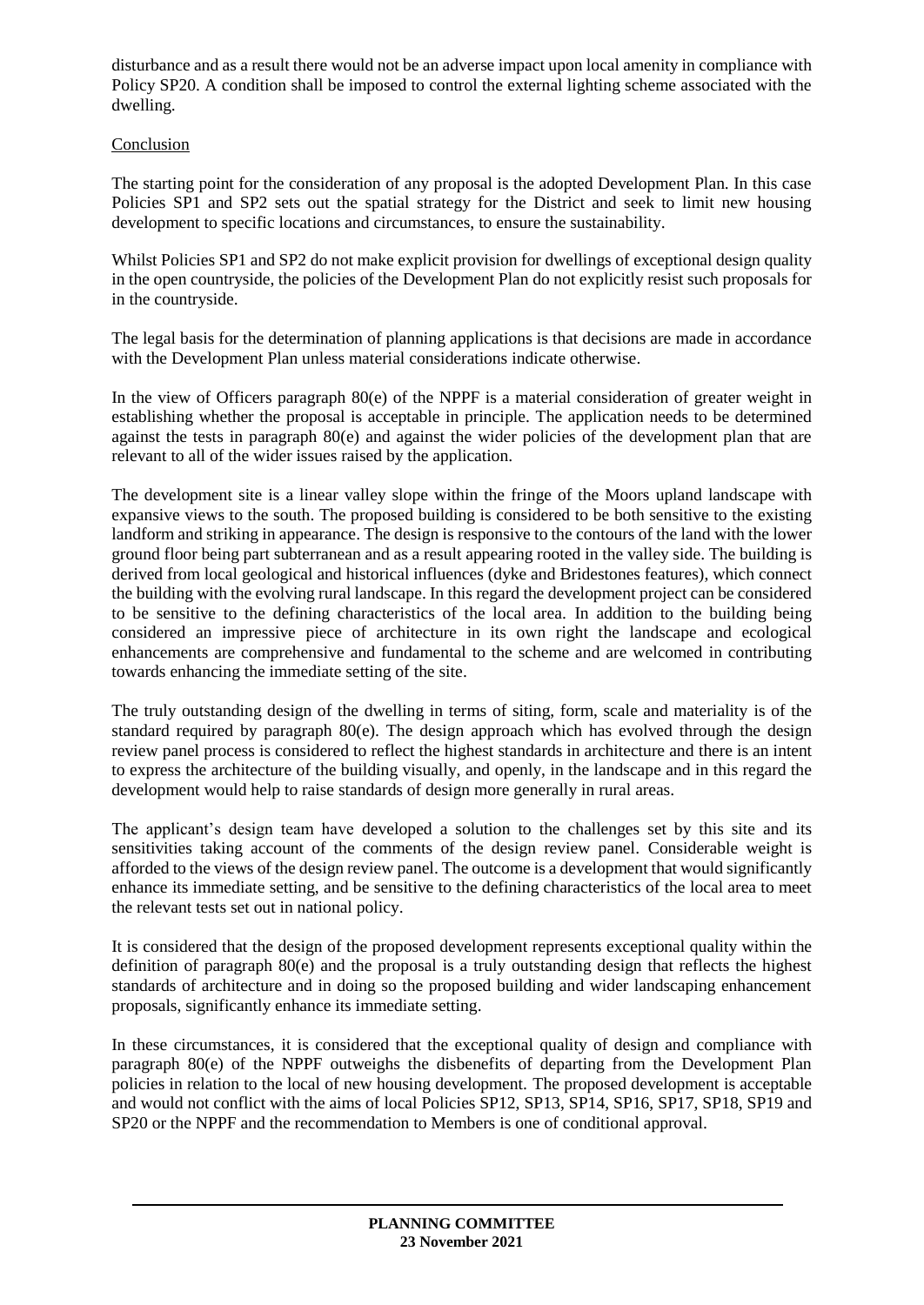#### **RECOMMENDATION: Approval**

1 The development hereby permitted shall be begun on or before three years from the date of this permission.

Reason: To ensure compliance with Section 51 of the Planning and Compulsory Purchase Act 2004.

2 The development hereby permitted shall be carried out in accordance with the following approved plan(s):

Wider Location Plan 1:5000 Location Plan 1:1250 Site Plan as Proposed Lower Ground Floor Plan as Proposed Upper Ground Floor Plan as Proposed Roof Plan as Proposed South & North Elevations as Proposed West & East Elevations as Proposed Landscape Masterplan Rev F, dated May 2020

Reason: For the avoidance of doubt and in the interests of proper planning.

3 Prior to the construction of any of the buildings hereby permitted, plans showing full details of all landscaping and planting based on the Landscape Masterplan & Biodiversity Enhancement Plan for the application site and land within the blue line identified on the Landscape Masterplan shall be submitted to and approved in writing by the Local Planning Authority. The details shall include the numbers, species, heights on planting and positions of all trees and shrubs including existing items to be retained and shall include details of all seeding and turfing. A programme for the timing of all planting, seeding and/or turfing and a maintenance schedule shall be agreed by the Local Planning Authority. The landscape planting shall thereafter be laid out, carried out and maintained in accordance with the details approved.

Reason: To enhance the appearance of the development and the setting of the development in accordance with Policy SP16 of the Local Plan Strategy and Paragraph 80 of the National Planning Policy Framework.

4 Notwithstanding the submitted details, prior to the construction of any of the buildings hereby permitted, details and samples of the materials to be used on the exterior of the buildings shall be submitted to and approved in writing by the Local Planning Authority.

Reason: To ensure a satisfactory external appearance and to satisfy the requirements of Policies SP16 and SP20 of the Local Plan Strategy.

5 Prior to the construction of any of the buildings hereby approved, details of all windows, glazing, doors and garage doors shall be submitted to and approved in writing by the Local Planning Authority.

Reason: To ensure a satisfactory external appearance and to satisfy the requirements of Policies SP16 and SP20 of the Local Plan Strategy.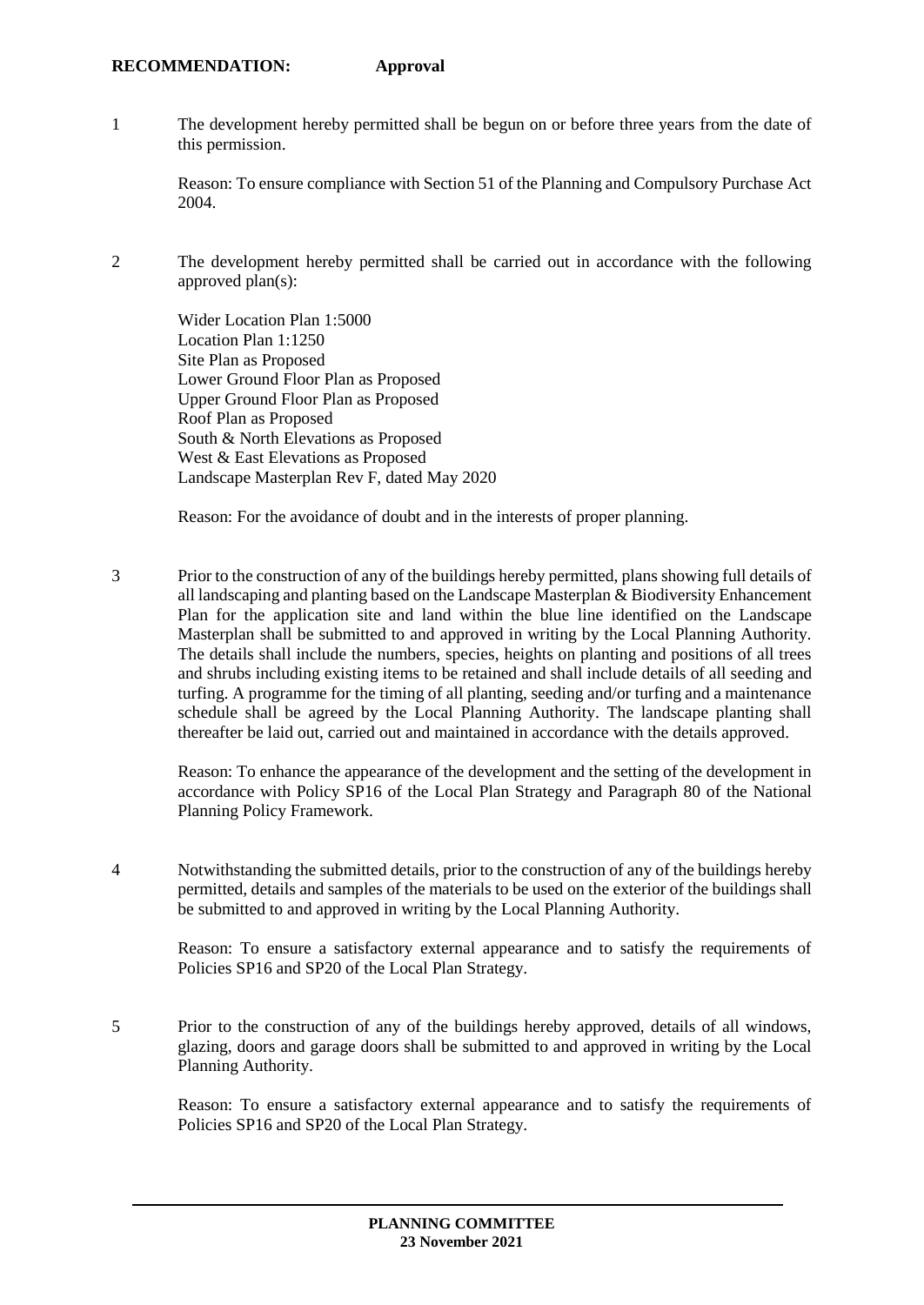6 Before the development hereby permitted commences, full details of all of the ground surfacing materials to be used in the development including those for the access track shall be submitted to and approved in writing by the Local Planning Authority.

Reason: To ensure a satisfactory appearance and to satisfy Policies SP16 and SP20 of the Local Plan Strategy.

7 Notwithstanding the submitted details, prior to the construction of any of the buildings hereby permitted, full details of the materials and design of all means of enclosure shall be submitted to and approved in writing by the Local Planning Authority.

Reason: To ensure a satisfactory appearance and to satisfy Policies SP16 and SP20 of the Local Plan Strategy.

8 Prior to the construction of any of the building works of the house structure hereby permitted, further details of finished floor levels in relation to a measurable datum point shall be submitted to and approved in writing by the Local Planning Authority. The development shall thereafter only be carried out in accordance with the approved levels details.

Reason: To ensure a satisfactory appearance of the development and to accord with Policies SP13 SP16 and SP20 of the Local Plan Strategy.

9 Prior to the construction of any of the buildings hereby permitted full details of all external lighting for the development and access road, including all luminares, lux values and luminance levels and, full details of the light spill and glare arising from internal lighting shall be submitted to and approved in writing by the Local Planning Authority. The lighting shall thereafter accord with the approved details.

Reason: To protect the landscape character of the area in accordance with Policies SP13 and SP20 of the Local Plan Strategy and to mitigate the impact of the development on biodiversity, including foraging and commuting bats in accordance with Policy SP14 of the Local Plan Strategy.

- 10 No development shall take place/commence until a programme of archaeological work including a Written Scheme of Investigation has been submitted to and approved by the Local Planning Authority in writing. The scheme shall include an assessment of significance and research questions; and:
	- 1. The programme and methodology of site investigation and recording
	- 2. The programme for post investigation assessment
	- 3. Provision to be made for analysis of the site investigation and recording
	- 4. Provision to be made for publication and dissemination of the analysis and records of the site investigation
	- 5. Provision to be made for archive deposition of the analysis and records of the site investigation
	- 6. Nomination of a competent person or persons/organisation to undertake the works set out within the Written Scheme of Investigation.

No development shall take place other than in accordance with the approved Written Scheme of Investigation.

Reason: The site is of archaeological significance and in order to satisfy the NPPF and Policy SP12.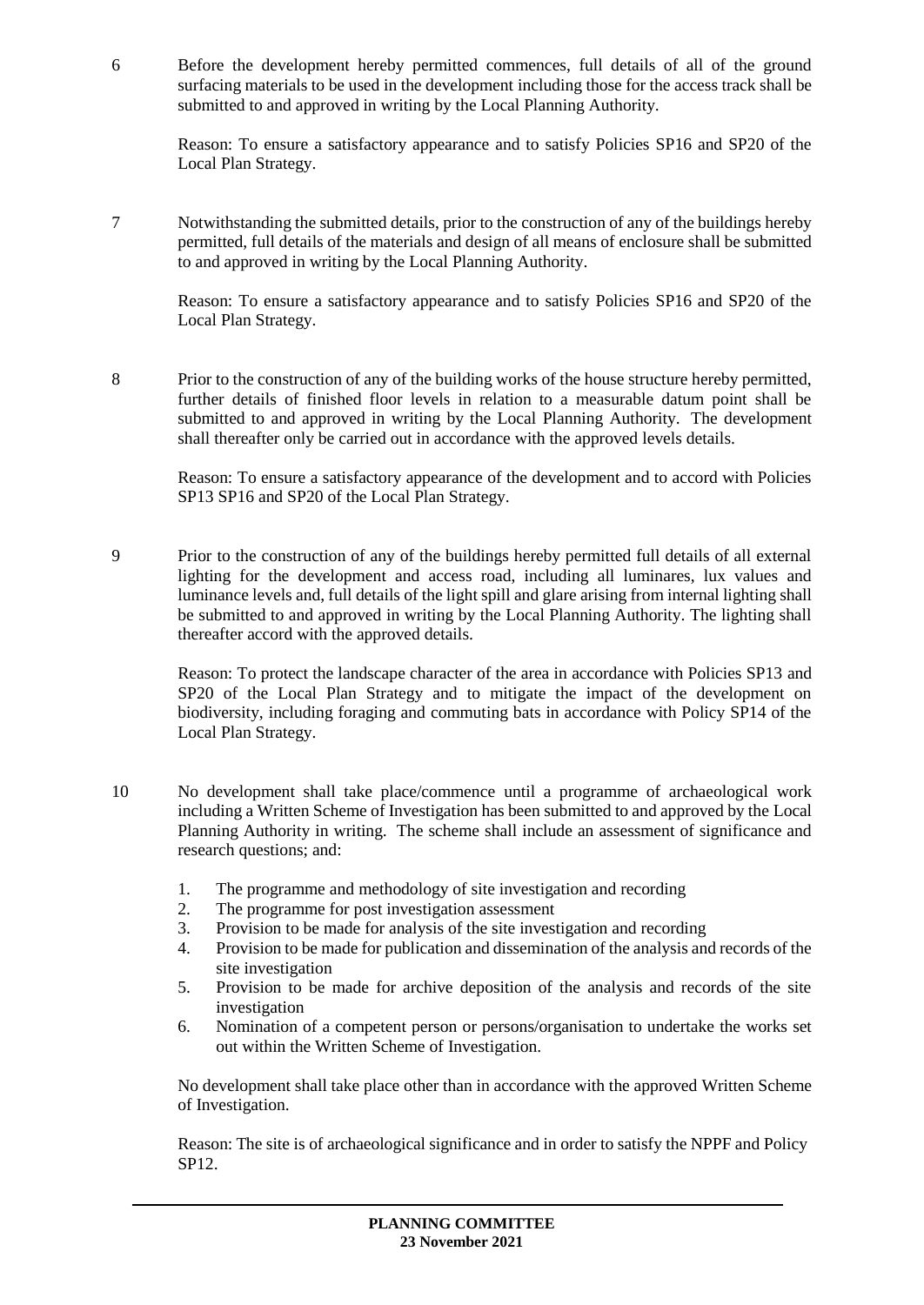11 The development shall not be occupied until the site investigation and post investigation assessment has been completed in accordance with the programme set out in the Written Scheme of Investigation approved under **condition 10** and the provision made for analysis, publication and dissemination of results and archive deposition has been secured.

Reason: The site is of archaeological significance and in order to satisfy the NPPF and Policy SP12.

12 No development must commence until a Construction Management Plan has been submitted to and approved in writing by the Local Planning Authority. Construction of the permitted development must be undertaken in accordance with the approved plan.

The Plan must include, but not be limited, to arrangements for the following in respect of each phase of the works:

- 1. Details of any temporary construction access to the site including measures for removal following completion of construction works;
- 2. Wheel washing facilities on site to ensure that mud and debris is not spread onto the adjacent public highway;
- 3. The parking of contractors' site operatives and visitor's vehicles;
- 4. Areas for storage of plant and materials used in constructing the development clear of the highway;
- 5. Details of site working hours;
- 6. Details of the measures to be taken for the protection of trees; and
- 7. Contact details for the responsible person (site manager/office) who can be contacted in the event of any issue.

Reason: In the interest of public safety and amenity and to satisfy Policy SP20.

13 No development shall take place until details of the proposed means of disposal of foul and surface water drainage, including details of any off-site works, have been submitted to and approved in writing by the Local Planning Authority.

Reason: To ensure that the development can be properly drained and to satisfy the requirements of Policy SP17.

14 Unless otherwise agreed in writing by the Local Planning Authority, there shall be no piped discharge of surface water from the development prior to completion of approved surface water drainage works and no buildings shall be occupied or brought into use prior to completion of the approved works for disposal and treatment of sewage.

Reason: To ensure that the development is properly drained and no foul or surface water discharges take place until proper provision has been made for their disposal and to satisfy the requirements of Policy SP17.

15 Unless otherwise agreed in writing with the Local Planning Authority, the development hereby approved shall be undertaken in accordance with the mitigation and enhancement measures set out in paragraphs 5.3-5.9 of the Preliminary Ecological Appraisal.

Reason: To secure the long-term protection of the species and habitats and to satisfy Policy SP14 of the Local Plan Strategy.